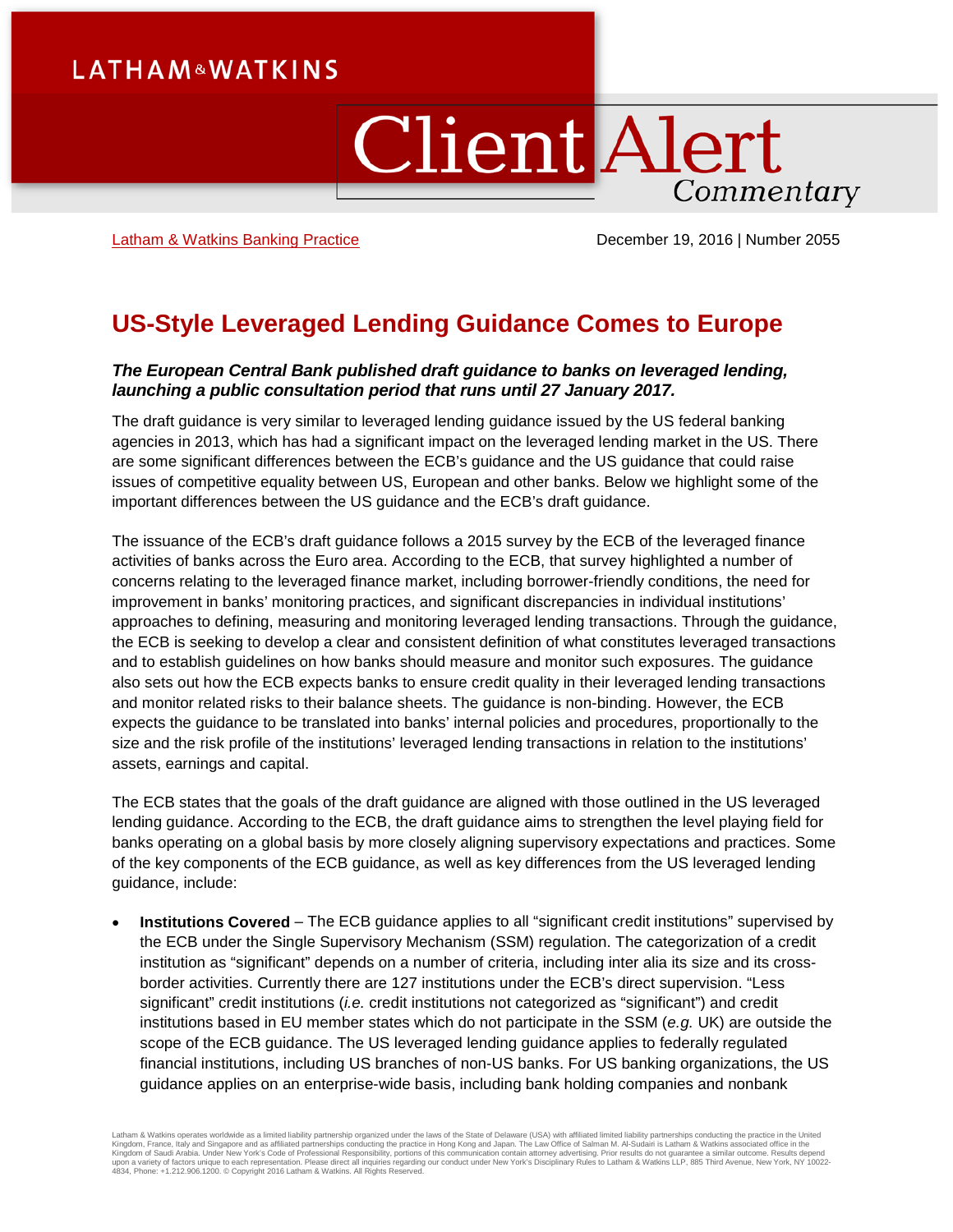subsidiaries and affiliates of banks. The booking location of a leveraged loan by a US banking organization is irrelevant, as the guidance applies to leveraged lending activities by such organizations both inside and outside the US. For non-US institutions with US charters or licenses, the US guidance applies to all leveraged loans that are both originated and distributed in the United States. As drafted, the ECB guidance would apply to significant credit institutions also on an enterprise-wide basis.

- **Definition of Leveraged Lending** Similar to the approach taken in the US leveraged lending guidance, institutions subject to the ECB guidance are expected to develop and implement a comprehensive, institution-specific internal definition of leveraged lending. Under the ECB guidance, an institution's definition of leveraged lending should include any loan or credit exposure that meets at least one of two conditions: (i) the borrower's post-financing leverage exceeds a total debt to EBITDA ratio of 4.0 times; or (ii) the borrower is owned by one or more financial sponsors (s) (*i.e.*, financial sponsor owns or controls more than 50% of borrower's equity). In contrast, the US leveraged lending guidance sets out four characteristics that, either separately or in combination, are common to leveraged lending transactions. The factors are quantitative (*i.e.*, the borrower's total debt to EBITDA ratio exceeds 4.0 times or its senior debt to EBITDA ratio exceeds 3.0 times) as well as qualitative (*i.e.*, the proceeds are used for buyouts, acquisitions, or capital distributions; the borrower is recognized in the debt markets as a highly-leveraged firm; and the borrower's post-transaction leverage significantly exceeds industry norms or historical levels). Unlike the ECB guidance, loans that meet any one of the four common characteristics under the US leveraged lending guidance are not automatically considered leveraged. Also, in a significant difference from the ECB guidance, control of the borrower by a financial sponsor is not included in the factors defining leveraged loans under the US guidance. However, under the US guidance, banks that rely on sponsor support for repayment of a leveraged loan are expected to have guidelines for evaluating and monitoring the financial condition of sponsors.
- **Transactions Covered**  Similar to the US leveraged lending guidance, the ECB guidance applies to all types of leveraged lending exposures, including drawn and undrawn facilities, term loans, bridge loans, revolving credit facilities, committed exposures not yet syndicated or distributed, and exposures being warehoused for later sale. While the US leveraged lending guidance specifically excludes bonds, it appears that the ECB guidance is intended to apply to non-investment grade bonds as well. The ECB guidance also applies to new loan originations, as well as any refinancing or material modification of an existing loan, which is consistent with the US guidance. While the US leveraged lending guidance specifically excludes asset-based loans that are not part of the debt structure of the borrower, the ECB guidance appears to exclude a broader range of asset-based loans. The ECB guidance also excludes other types of loans that are not specifically addressed in the US guidance, such as loans to natural persons, loans to credit institutions and investment firms, loans with a consolidated exposure for the institution less than €5 million, commercial real estate financing, project finance loans and trade finance).
- **Definition of EBITDA** For purposes of the ECB guidance, EBITDA means realized EBITDA over the previous 12 months with no adjustments made for non-recurring expenses, exceptional items and other one-offs. This use of unadjusted EBITDA is a significant difference from the US leveraged lending guidance. While the US guidance does not contain any specific definition of EBITDA, the guidance does acknowledge adjustments to EBITDA. Additionally, in an industry conference call in 2015, the US federal banking agencies noted that adjustments to EBITDA should be supported by third-party due diligence and should come with appropriate documentation and "credible justification". However, the agencies also noted that a "large percentage" adjustment to EBITDA would be a red flag.
- **Total Debt**  Unlike the US leveraged lending guidance, the ECB guidance does not specifically address whether a gross or net measure should be applied in determining total debt for purposes of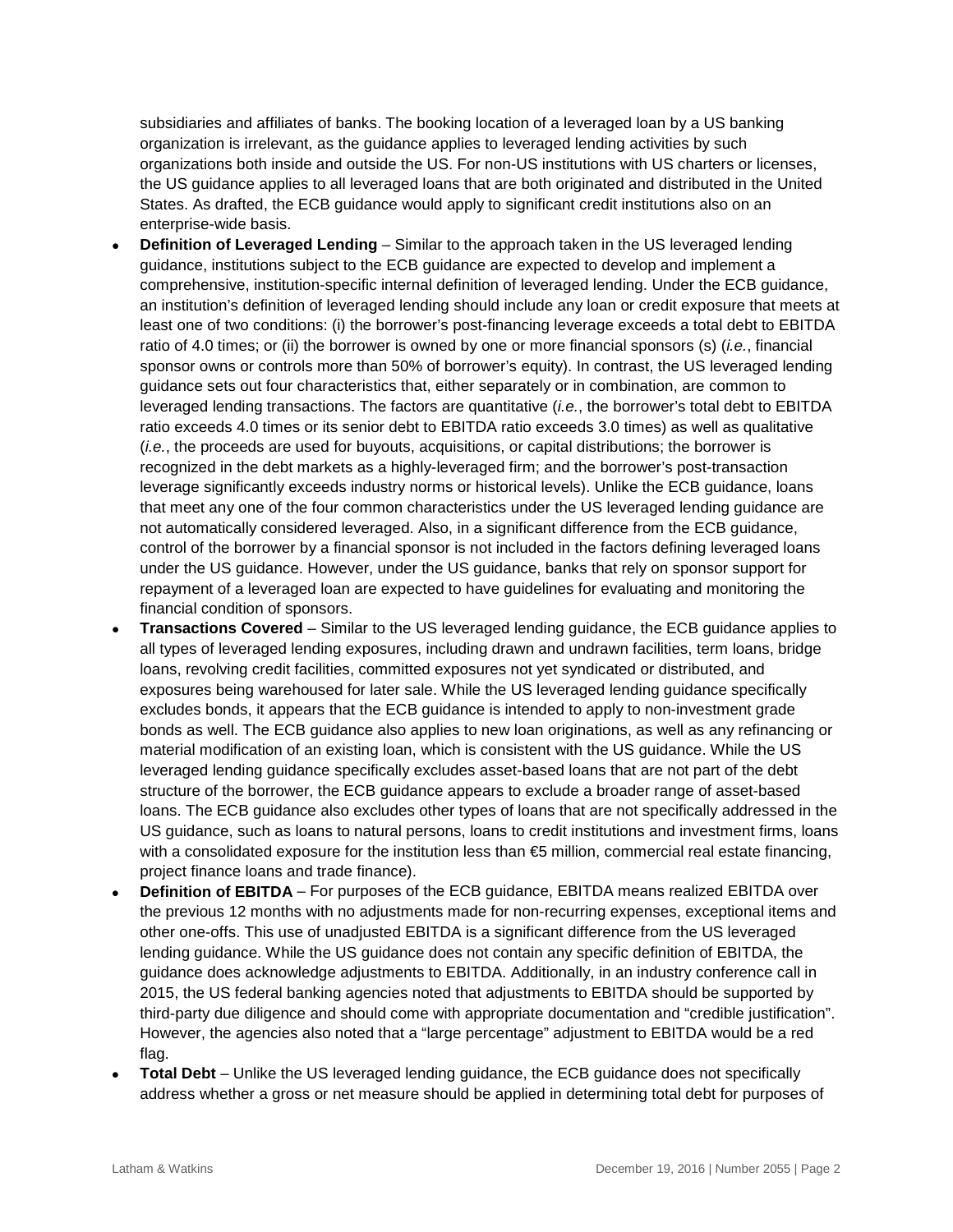leverage calculations. The US guidance requires the use of a gross measure, specifically providing that cash should not be netted against debt for purposes of calculating total debt.

On the other hand, the ECB guidance mirrors the US leveraged lending guidance in a number of additional key aspects. With respect to maximum leverage levels, both the ECB and the US guidance provide that a leverage level in excess of 6.0 times total debt to EBITDA raises concerns for most industries. Also, both the ECB guidance and the US guidance place significance on banks' assessment of a borrower's capacity to repay at least 50% of its total debt over a five to seven year period. Both the ECB guidance and the US guidance set out expectations for monitoring and reporting leveraged lending exposures across the institution, but the monitoring and reporting requirements under the US leveraged lending guidance appear to be somewhat more robust that those under the ECB guidance.

On a practical level, we note that as a matter of good practice, many credit institutions affected by the ECB guidance likely already follow many of the key aspects contained in the guidance. When conducting the survey in 2015, the ECB provided feedback to credit institutions on their leveraged lending activities and a similar exercise by the Bank of England in 2014 came to the conclusion that no action was required. In addition, some national supervisory authorities have issued guidelines (not specifically relating to leveraged lending) which provide for similar requirements (*e.g.* in Germany the circular by the Federal Financial Supervisory Authority (BaFin) on the minimum requirements for risk management).

If you have questions about this *Client Alert*, please contact one of the authors listed below or the Latham lawyer with whom you normally consult:

#### **[Alan Avery](https://www.lw.com/people/alan-avery)**

[alan.avery@lw.com](mailto:alan.avery@lw.com) +1.212.906.1301 New York

#### **[Christopher Kandel](https://www.lw.com/people/christopher-kandel)**

[christopher.kandel@lw.com](mailto:alan.avery@lw.com) +44.20.7710.1108 London

**[Markus Krüger](https://www.lw.com/people/markus-krueger)** [markus.krueger@lw.com](mailto:markus.krueger@lw.com) +49.69.6062.6641 **Frankfurt** 

#### **[Axel Schiemann](https://www.lw.com/people/axel-schiemann)**

[Axel.schiemann@lw.com](mailto:Axel.schiemann@lw.com) +49.69.6062.6509 Frankfurt

#### **You Might Also Be Interested In**

**[Changes to Italian Banking Law Promotes Creditor-Friendly Bankruptcy and Restructuring](http://www.latham.london/2016/11/changes-to-italian-banking-law-promotes-creditor-friendly-bankruptcy-and-restructuring/)**

**[Cryptocurrency: A Primer](https://www.lw.com/thoughtLeadership/cryptocurrency-a-primer)**

**[The Continued Migration of US Covenant-Lite Structures into the European Leveraged Loan](https://www.lw.com/thoughtLeadership/US-covenant-lite-european-leveraged-loan-market)  [Market](https://www.lw.com/thoughtLeadership/US-covenant-lite-european-leveraged-loan-market)**